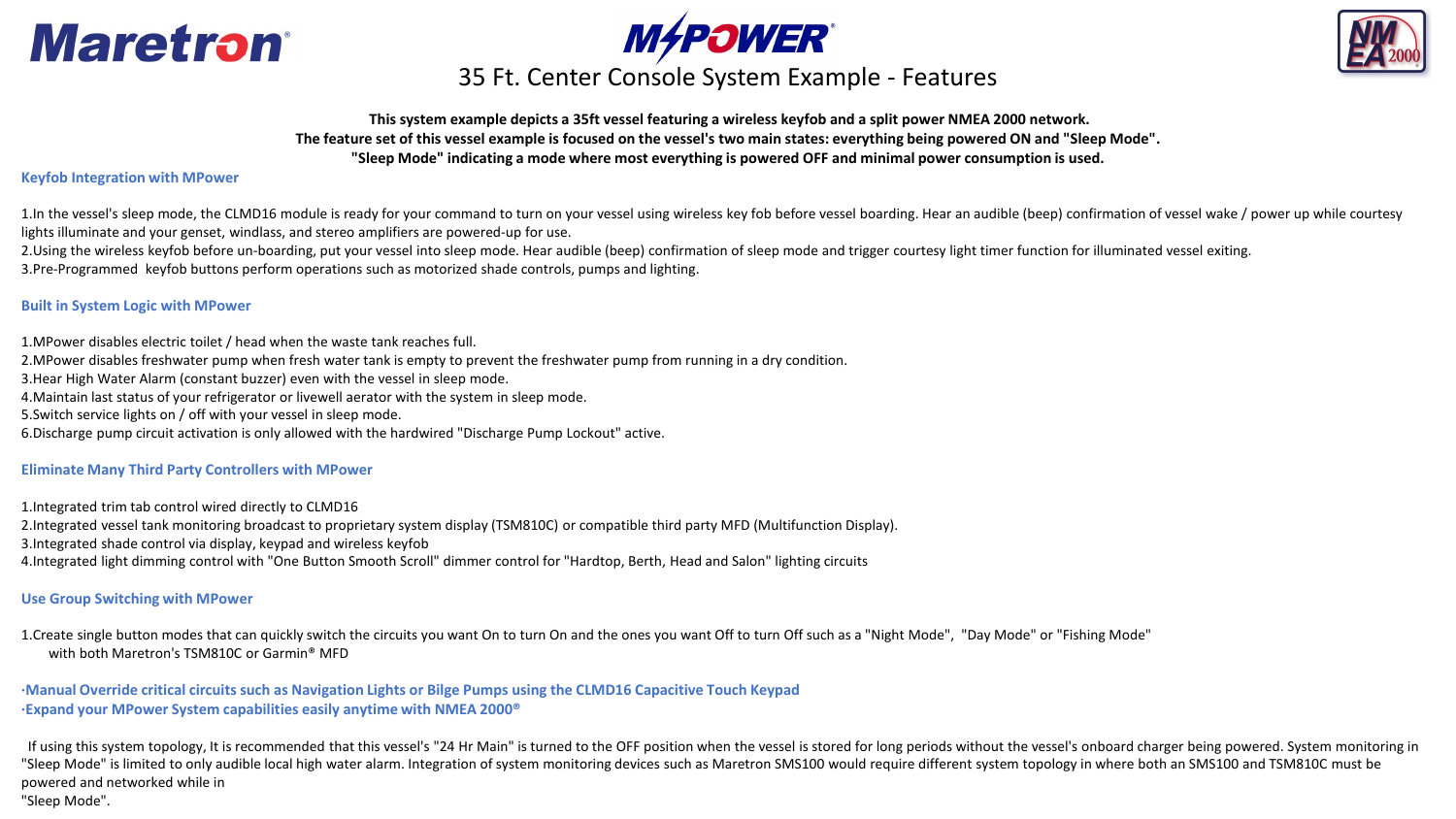



### **N2KAnalyzer**

**Please read all of the following pages to understand the necessary actions to commission this system design example. Maretron's N2KAnalyzer software is necessary to load the system configurations to the MPower devices for this system. If you do not have a way to tether N2KAnalyzer to an NMEA 2000 network, the purchase of a Maretron USB100 is recommended.** 

After wiring and powering your vessel's NMEA 2000 networks and DC Mains, connectivity will need to be made using Maretron's N2KAnalyzer® V3 software in conjunction with either a Maretron USB100 or a Maretron IPG100 connected to the active NMEA2000® network. For information on how to use Maretron's N2KAnalyzer® V3 software or to download the latest version of Maretron's N2KAnalyzer® V3 software please visit: <https://www.maretron.com/products/N2KAnalyzer.php>

Before attempting to configure your system, always ensure that you are using the latest version of Maretron N2KAnalyzer® V3 and install the latest software / firmware to your MPower devices using N2KAnalyzer® V3. To update software for an MPower device, first compare "Current Software" vs "Available Software", right click an MPower device inside N2KAnalyzer® and click on "Update Selected Device's Software". A Dialog Box will appear showing the software update progress.

|   |                                                                                                                                                                                     |                                                                                                                                                 |  |                                                     |  |                                                                     | Current Software                                                 |                                                 | Step 1:<br>Compare | Available Software |   |          |      |
|---|-------------------------------------------------------------------------------------------------------------------------------------------------------------------------------------|-------------------------------------------------------------------------------------------------------------------------------------------------|--|-----------------------------------------------------|--|---------------------------------------------------------------------|------------------------------------------------------------------|-------------------------------------------------|--------------------|--------------------|---|----------|------|
| 田 | OO.                                                                                                                                                                                 | Carling Tech CLMD16                                                                                                                             |  | 1540225                                             |  |                                                                     | CLMD16#32                                                        | 1.0.0.56                                        | 1.0.0.60           |                    |   |          | 1.6% |
|   | 64                                                                                                                                                                                  | Carling Tech CKM12                                                                                                                              |  | 1606324                                             |  | 50                                                                  |                                                                  | 2.01.00                                         |                    |                    |   |          | 0.1% |
|   | 65                                                                                                                                                                                  | Carling Tech CKM12                                                                                                                              |  | 1606691                                             |  | 53                                                                  |                                                                  | 2.01.00                                         |                    |                    |   |          | 0.1% |
|   |                                                                                                                                                                                     | Step 2:<br>Right click device then click<br><b>Configure Device</b><br><b>Update Selected Device's Software</b><br><b>Analyze Received PGNs</b> |  | "Update Selected Device's Software"<br>$\mathbb{Z}$ |  | Software Update Progress<br>Node Address: 0x00 [0]<br>Model: CLMD16 | Serial Number: 1540225<br>Upgrading Software to Version 1.0.0.60 |                                                 |                    |                    | □ | $\times$ |      |
|   | Analyze Transmitted PGNs<br><b>Analyze Device Properties</b><br>Configure Installation Descriptions<br>Configure Device Instance<br>Restore Factory Defaults<br><b>Reset Device</b> |                                                                                                                                                 |  |                                                     |  | Step 3:<br>complete                                                 | Watch progress until process is                                  | <b>66% Complete</b><br>0:22 Remaining<br>Cancel |                    |                    |   |          |      |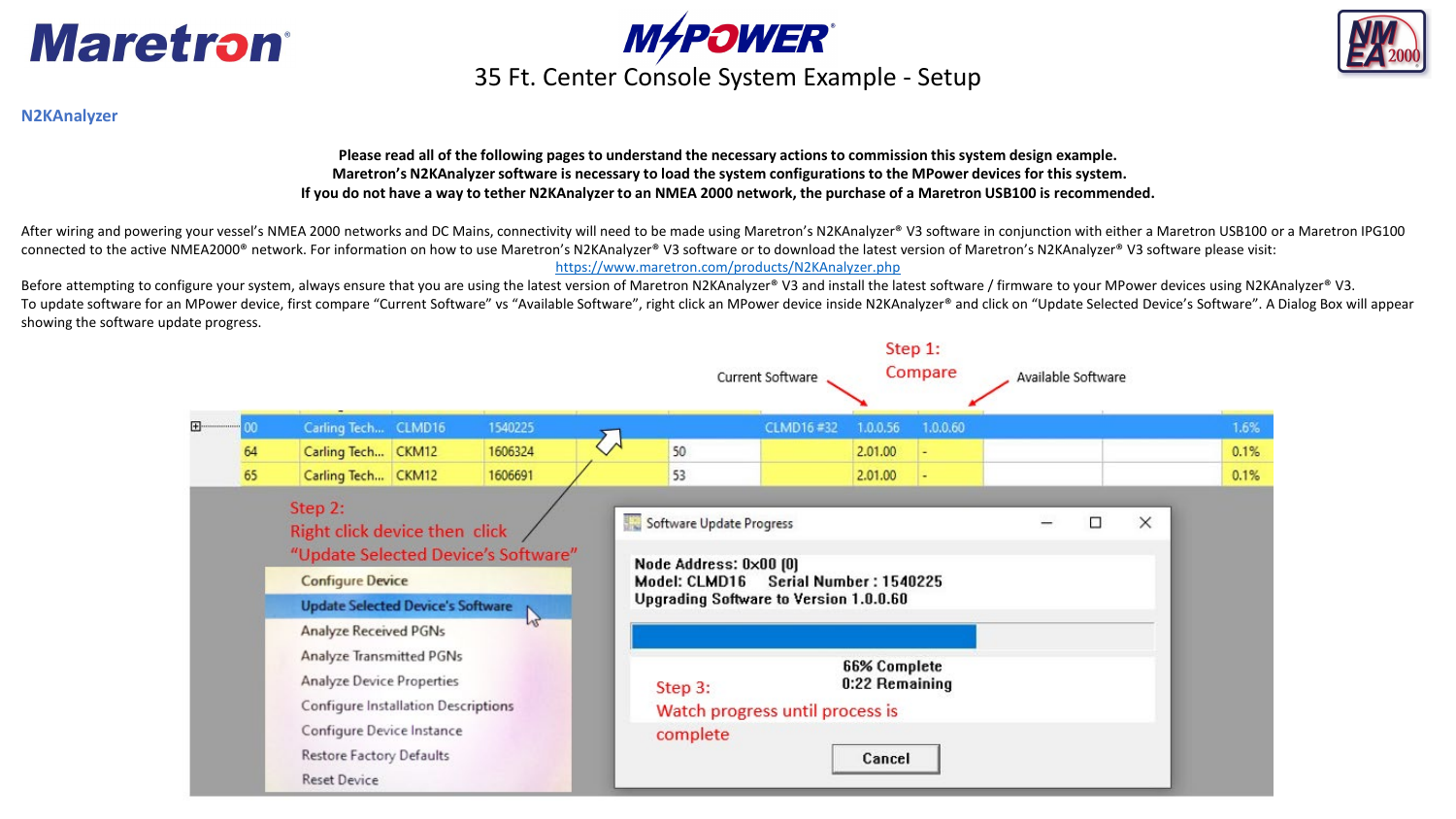





# **MAPOWER**<br>35 Ft. Center Console System Example - Setup Continued

### **MPower System Configuration Files**

### **This system example is based off a real life 35ft. Center Console type vessel.**

**The configuration files provided for this example will need to be loaded to your MPower devices. Below is an instruction on how to load the configurations to your MPower devices using Maretron's N2KAnalyzer.**

The following files are provided to you for setup of the MPower devices for this system. Load the configuration files to the respective MPower devices following the instructions below. Repeat this process for each MPower d

|                                                                                                                                      |                                                                                                                                                                                                                  |                      |  |  |  | $\Box$<br>CLMD12 (0x90) 1671808 - Configuration Dialog |  |  |                                                                               |                                                                                                                                                                                                                                                                                                                                                                                                                                                                                                                                                                                                                                                                                                                                                                                                                                                                                                                                                                                                                                                                                                                                                                                                                                                                                                                                                                                                                                                                                                                                                                                                                                                                                                                                                                                                                                                                                                                                                                                                                                                                                                                                                                                                                                                                                    |  |  |
|--------------------------------------------------------------------------------------------------------------------------------------|------------------------------------------------------------------------------------------------------------------------------------------------------------------------------------------------------------------|----------------------|--|--|--|--------------------------------------------------------|--|--|-------------------------------------------------------------------------------|------------------------------------------------------------------------------------------------------------------------------------------------------------------------------------------------------------------------------------------------------------------------------------------------------------------------------------------------------------------------------------------------------------------------------------------------------------------------------------------------------------------------------------------------------------------------------------------------------------------------------------------------------------------------------------------------------------------------------------------------------------------------------------------------------------------------------------------------------------------------------------------------------------------------------------------------------------------------------------------------------------------------------------------------------------------------------------------------------------------------------------------------------------------------------------------------------------------------------------------------------------------------------------------------------------------------------------------------------------------------------------------------------------------------------------------------------------------------------------------------------------------------------------------------------------------------------------------------------------------------------------------------------------------------------------------------------------------------------------------------------------------------------------------------------------------------------------------------------------------------------------------------------------------------------------------------------------------------------------------------------------------------------------------------------------------------------------------------------------------------------------------------------------------------------------------------------------------------------------------------------------------------------------|--|--|
| 3.                                                                                                                                   | "35cc Example CLMD12 Instance 33.xml"<br>General   Flash Map   Discrete I/O   Inputs   Advanced   Installation Description   Control  <br>"35cc Example CKM12 Instance 50.xml"<br>-Label<br>(Max. 32 Characters) |                      |  |  |  |                                                        |  |  |                                                                               |                                                                                                                                                                                                                                                                                                                                                                                                                                                                                                                                                                                                                                                                                                                                                                                                                                                                                                                                                                                                                                                                                                                                                                                                                                                                                                                                                                                                                                                                                                                                                                                                                                                                                                                                                                                                                                                                                                                                                                                                                                                                                                                                                                                                                                                                                    |  |  |
| Maretron N2KAnalyzer V3, Version 3.0.6.0 - VesselName<br>Analyze Update Configure Web Help<br>File Setup<br>4<br>e H<br>⊕Q回3<br>ୃହ   |                                                                                                                                                                                                                  |                      |  |  |  |                                                        |  |  |                                                                               | "35cc Example CLMD16 Instance 32.xml"<br>$\times$<br>#33<br>Instance: 33<br>Input Voltage: 12 VDC<br>$\vert \cdot \vert$<br>O Not Configured<br>Serial Number Invalid<br>Breaker #1<br>$\Rightarrow$ ms Factory Current Rating: 6<br>Trip Delay: 100<br>Label: Salon Lights<br>$\pm$ A<br>Manufacturer   Mfg Model ID<br>Label<br><b>Available Software</b><br>Mfg Serial<br>Device<br>Data Instance<br>Current<br>Source<br>Inrush Delay: $200 \div$ ms<br>State: OFF<br>Current Rating: 6<br>$\div$ A<br>Number<br>Software<br>Instance<br>Default Dim Value: 100 - %<br>Current: 0<br>Default State: OFF<br>Voltage: $ 0 $<br>Current Dim Value: 100<br>$\frac{9}{6}$<br>Default Lock State: Unlocked<br>1171350<br>2.1.1.2<br><b>USB100</b><br>$\overline{0}$<br>0<br>2.1.1.2<br>곡<br>Flash Map: 0<br>Sound Alarm When Tripped: V<br>Dimming Allowed: V<br>$\pmb{0}$<br>2795168195<br>$\overline{0}$<br>22.10<br>GPSMAP 8617<br>ECB Model: 0<br>Combine With: none<br>User Config Allowed: V<br>$\mathbf{r}$<br>CLMD12<br>1671808<br>01.14.10<br>-Status<br>Configure Device<br>○ Breaker Locked<br>Short Load<br>4.1.4.6<br><b>TSM810C</b><br>1900248<br>○ Breaker Tripped<br>Update Selected Device's Software<br>1606691<br>2.01.00<br>○ Breaker ON<br>C Communications Error<br>Analyze Received PGNs<br>O Open Load<br><b>C</b> Breaker Communicating<br>1540225<br>1.0.2.0<br>1.0.2.0<br>Analyze Transmitted PGNs<br>Breaker #2<br><b>Analyze Device Properties</b><br>$\boxed{\frac{1}{2}}$ ms Factory Current Rating: $\boxed{3}$<br>$\exists$ A<br>Trip Delay: 100<br>Label: Map Light<br><b>Configure Installation Descriptions</b><br>Inrush Delay: 200<br>$\div$ ms<br>$\pm$ A<br>State: OFF<br>Current Rating: 3<br>Configure Device Instance<br>Default Dim Value: 100 - %<br>Current: 0<br>Default State: OFF<br><b>Restore Factory Defaults</b><br>Voltage: 0<br>v<br>Concert Nov Value 100<br>readmitted and readmitted to the con-<br>O/L<br><b>Reset Device</b><br>Save Config To File<br>Restore Factory Defaults<br>Load Config From File<br>Put Config To Device<br>Get Config From Device<br>Close<br>Step 2:<br>RED text indicates a changed parameter that has not yet been put to the device<br>Click "Load Config From File" then select<br>Step 3: |  |  |
| Expand                                                                                                                               | Node<br><b>Address</b>                                                                                                                                                                                           |                      |  |  |  |                                                        |  |  |                                                                               |                                                                                                                                                                                                                                                                                                                                                                                                                                                                                                                                                                                                                                                                                                                                                                                                                                                                                                                                                                                                                                                                                                                                                                                                                                                                                                                                                                                                                                                                                                                                                                                                                                                                                                                                                                                                                                                                                                                                                                                                                                                                                                                                                                                                                                                                                    |  |  |
|                                                                                                                                      | 50                                                                                                                                                                                                               | Maretron             |  |  |  |                                                        |  |  |                                                                               |                                                                                                                                                                                                                                                                                                                                                                                                                                                                                                                                                                                                                                                                                                                                                                                                                                                                                                                                                                                                                                                                                                                                                                                                                                                                                                                                                                                                                                                                                                                                                                                                                                                                                                                                                                                                                                                                                                                                                                                                                                                                                                                                                                                                                                                                                    |  |  |
|                                                                                                                                      | 01                                                                                                                                                                                                               | Garmin               |  |  |  |                                                        |  |  |                                                                               |                                                                                                                                                                                                                                                                                                                                                                                                                                                                                                                                                                                                                                                                                                                                                                                                                                                                                                                                                                                                                                                                                                                                                                                                                                                                                                                                                                                                                                                                                                                                                                                                                                                                                                                                                                                                                                                                                                                                                                                                                                                                                                                                                                                                                                                                                    |  |  |
| E-                                                                                                                                   | 90                                                                                                                                                                                                               | Carling Tech         |  |  |  |                                                        |  |  |                                                                               |                                                                                                                                                                                                                                                                                                                                                                                                                                                                                                                                                                                                                                                                                                                                                                                                                                                                                                                                                                                                                                                                                                                                                                                                                                                                                                                                                                                                                                                                                                                                                                                                                                                                                                                                                                                                                                                                                                                                                                                                                                                                                                                                                                                                                                                                                    |  |  |
|                                                                                                                                      | 28                                                                                                                                                                                                               | Maretron             |  |  |  |                                                        |  |  |                                                                               |                                                                                                                                                                                                                                                                                                                                                                                                                                                                                                                                                                                                                                                                                                                                                                                                                                                                                                                                                                                                                                                                                                                                                                                                                                                                                                                                                                                                                                                                                                                                                                                                                                                                                                                                                                                                                                                                                                                                                                                                                                                                                                                                                                                                                                                                                    |  |  |
|                                                                                                                                      | 65                                                                                                                                                                                                               | Carling Tech   CKM12 |  |  |  |                                                        |  |  |                                                                               |                                                                                                                                                                                                                                                                                                                                                                                                                                                                                                                                                                                                                                                                                                                                                                                                                                                                                                                                                                                                                                                                                                                                                                                                                                                                                                                                                                                                                                                                                                                                                                                                                                                                                                                                                                                                                                                                                                                                                                                                                                                                                                                                                                                                                                                                                    |  |  |
| ∣⊞∙                                                                                                                                  | 00                                                                                                                                                                                                               | Carling Tech CLMD16  |  |  |  |                                                        |  |  |                                                                               |                                                                                                                                                                                                                                                                                                                                                                                                                                                                                                                                                                                                                                                                                                                                                                                                                                                                                                                                                                                                                                                                                                                                                                                                                                                                                                                                                                                                                                                                                                                                                                                                                                                                                                                                                                                                                                                                                                                                                                                                                                                                                                                                                                                                                                                                                    |  |  |
| Step 1:<br>Connecting to the live NMEA 2000 bus<br>find an MPower device and right click on<br>the device. Select "Configure Device" |                                                                                                                                                                                                                  |                      |  |  |  |                                                        |  |  |                                                                               |                                                                                                                                                                                                                                                                                                                                                                                                                                                                                                                                                                                                                                                                                                                                                                                                                                                                                                                                                                                                                                                                                                                                                                                                                                                                                                                                                                                                                                                                                                                                                                                                                                                                                                                                                                                                                                                                                                                                                                                                                                                                                                                                                                                                                                                                                    |  |  |
|                                                                                                                                      | the corresponding device file using the<br>File Explorer dialog.                                                                                                                                                 |                      |  |  |  |                                                        |  |  | Click "Put Config. to Device" to apply the<br>configuration file's parameters |                                                                                                                                                                                                                                                                                                                                                                                                                                                                                                                                                                                                                                                                                                                                                                                                                                                                                                                                                                                                                                                                                                                                                                                                                                                                                                                                                                                                                                                                                                                                                                                                                                                                                                                                                                                                                                                                                                                                                                                                                                                                                                                                                                                                                                                                                    |  |  |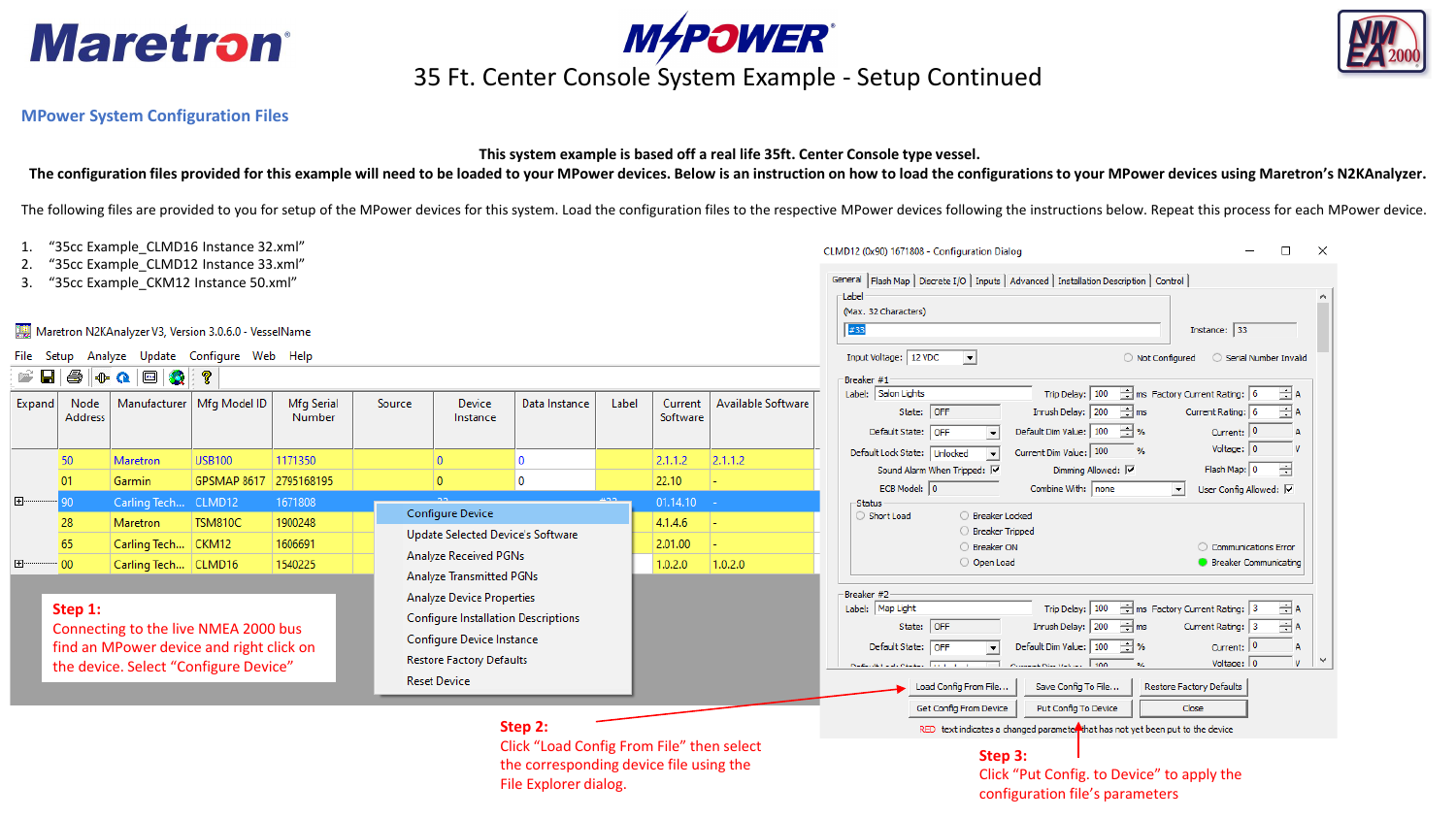





# **MAPOWER**<br>35 Ft. Center Console System Example - Setup Continued

### **Configuration Files Necessary Parameter Entry (Tank Calibrations)**

**The configuration files provided for this example will need additional configuration to apply to your vessel. The total necessary changes to the configuration files will be determined by how much your system differs from the example. For example, you may need the addition of another CLMD12 to add circuits or choose to delete circuits you will not use to complete your vessel's configuration.** 

Regardless of these possibilities, there are some items that are not fully configured from the start or may need final adjustment, as these items are dependent on the physical characteristics of your vessel. In this segmen necessary configuration parameter entries will be outlined.

### CLMD16 "Waste Tank Full (High)" Threshold

This parameter is the parameter in which the Wastewater tank threshold that determines when the "Electric Toilet / Head" output channel will turn off based on a perceived "Tank Full" signal. This parameter is adjusted insi "Inputs" Tab of the CLMD16 Configuration. Adjust the "High Level Threshold" according to the real data that is received from the CLMD16 when the tank is physically full, or the desired full tank level is met. To disable th simply place the value of this threshold out of range in relation to the sender data such as "0".

| CLMD16 (0x00) 1540225 - Configuration Dialog                                               |                                                                                                                                                                   |                                                                                                                                                                                                                    |                                                                                                                    |
|--------------------------------------------------------------------------------------------|-------------------------------------------------------------------------------------------------------------------------------------------------------------------|--------------------------------------------------------------------------------------------------------------------------------------------------------------------------------------------------------------------|--------------------------------------------------------------------------------------------------------------------|
| $\sqsubset$ Input 9 (1 kOhm Resistive Channel) $\cdot$<br>Label:   Waste Tank Level Sensor | Grouping Inputs Tanks   Latch   LoadShedding   Logic   Timer   Toggle   Discrete I/O   Installation Description  <br>OnLevel(s): Active High $\blacktriangledown$ | $\vert$ Supply $\vert \mathbf{v} \vert$<br>Analog Reference:                                                                                                                                                       |                                                                                                                    |
| State: LOW<br>Resistance: 2.400000                                                         | High Level<br>Ohms<br>$\sqsubset$ Low Level                                                                                                                       | Binary Event Input Threshold Configuration<br>$30.0$ $\rightarrow$ Ohms<br>Threshold:<br>Hysteresis:<br>$5.0 - \frac{1}{2}$ Ohms<br>$230.0 - \text{Ohms}$<br>Threshold:<br>$5.0 - \frac{1}{2}$ Ohms<br>Hysteresis: | Place desired threshold in<br>where the "Electric Toilet"<br>/ Head" Output Channel<br>will automatically turn Off |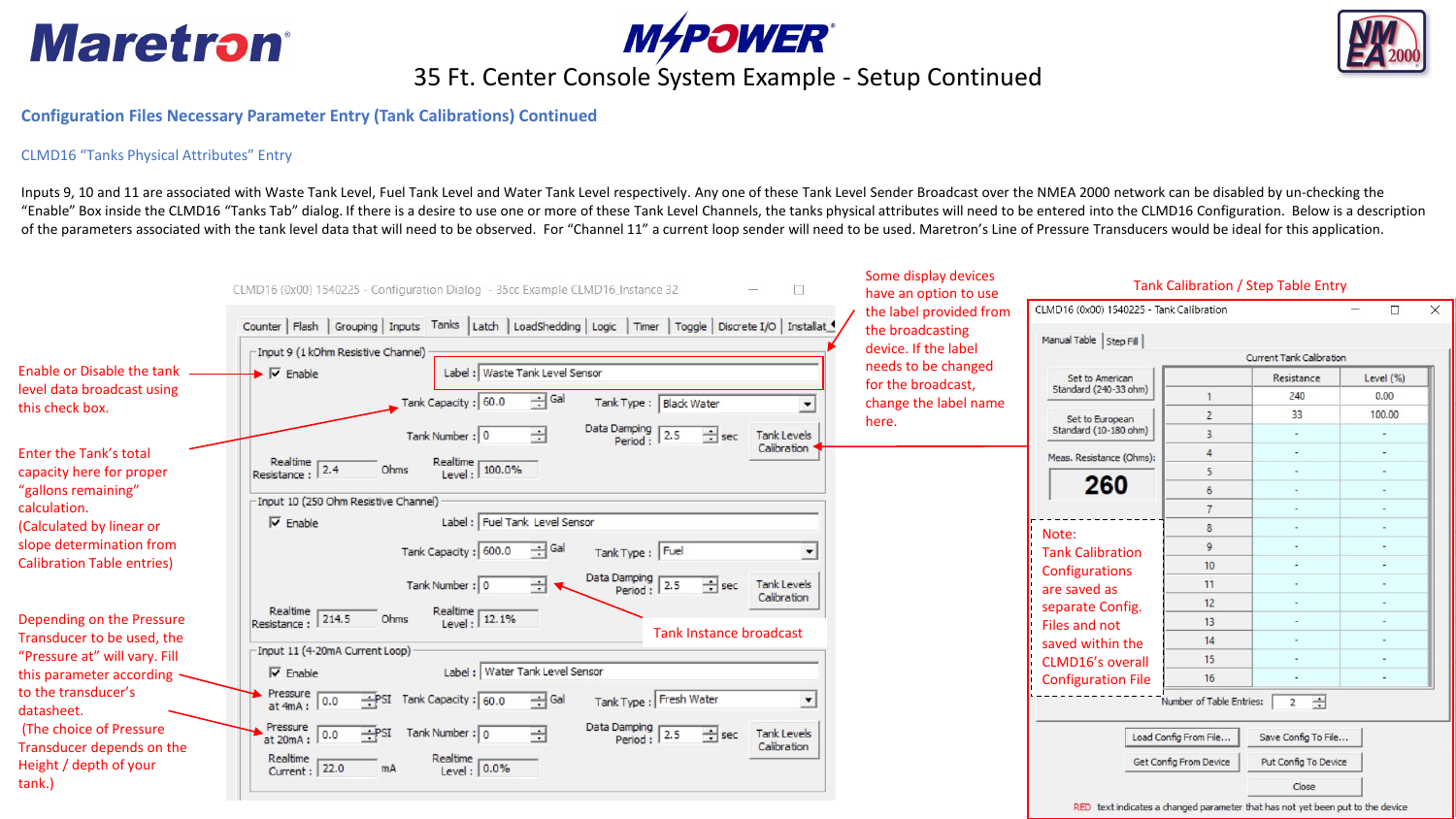





# **MAPOWER**<br>35 Ft. Center Console System Example - Setup Continued

**Configuration Files Adjustable Parameter Entry (Courtesy Lights Timer)**

By default, the Courtesy Lights timer is set to 16 Seconds. The timer uses both an "Off Delay" which is used for the lighting circuit to stay On and an "On Delay" that is used to delay the signal that switches the lighting Adjust these parameters in conjunction with each other to maintain proper working order. Because one Timer influences the next, there is a Timer separation gap of 1 sec. For example, if the desired time for the Courtesy li stay On when powering vessel On / Off is 20 Sec. then the timer settings will be: Timer Output #1 (21) and Timer Output #2 (20). See example dialog box below to see where to navigate to adjust this parameter.

| CLMD16 (0x00) 1540225 - Configuration Dialog                                                                           | ×       |
|------------------------------------------------------------------------------------------------------------------------|---------|
| Grouping   Inputs   Tanks   Latch   LoadShedding   Logic   Timer<br>  Toggle   Discrete I/O   Installation Description | ⊟ +   ⊁ |
| -Timer Output #1<br>Delay Time:<br>Delay Signal:   Binary Event 1 High $\ \mathbf{v}\ $<br>$17 \rightarrow s$          | ∧       |
| Delay Type:   OFF Delay                                                                                                |         |
| -Timer Output #2                                                                                                       |         |
| Delay Signal: Timer Output 1<br>Delay Time:<br>$16 \div s$                                                             |         |
| Delay Type:<br><b>ON Delay</b>                                                                                         |         |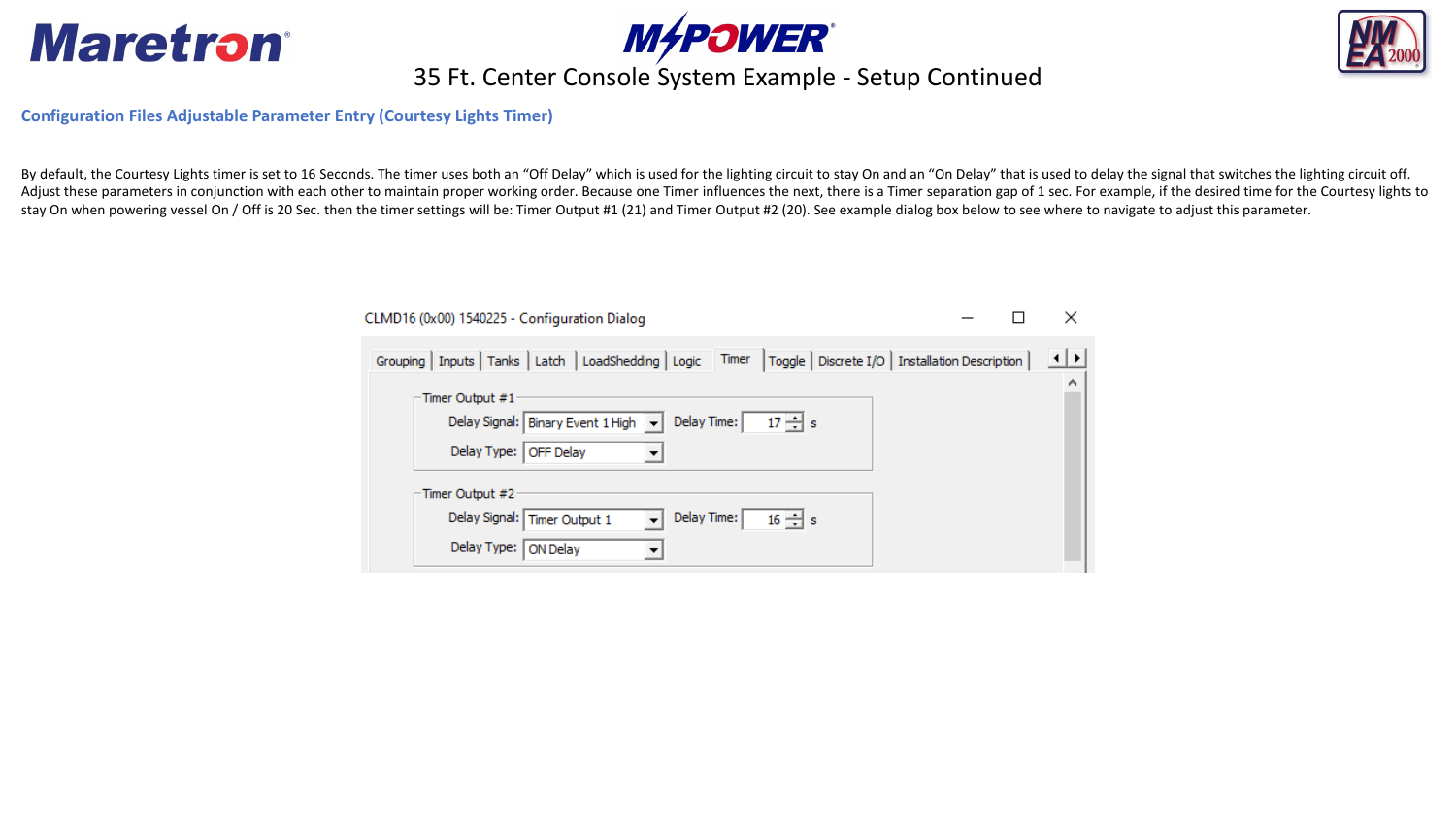





### 35 Ft. Center Console System Example **nDocumentation Forms**

**In the File Package provided for this System Example are several documentsthat are called "Documentation Forms". The following is a description of what these forms can be used for and why they are being provided with this package.**

There is a "Documentation Form" for each MPower device used in this System Example. Each Form is Pre-Filled to depict the exact pin description for each connection to be made for the MPower CLMD16 and CLMD12. In addition to a description for each pin/ connection is some additional information such as the ECB's max current rating, what the ECB's software current rating is configured to, and other information such as Module Instance Number and location and what type of connection / signal is needed to activate inputs. On the form associated with the CKM12 unit, there is a general description of what each key's function is configured to do. These pre-filled forms can be modified so as you modify the operations of the System Configuration. You can modify the forms to keep track of how you will physically connect the MPower devices and add information to them such as installation location and MPower unit Serial Numbers. When configuration is complete, use these forms to print and add to your vessel's User's Manual or simply save a digital copy for your record.

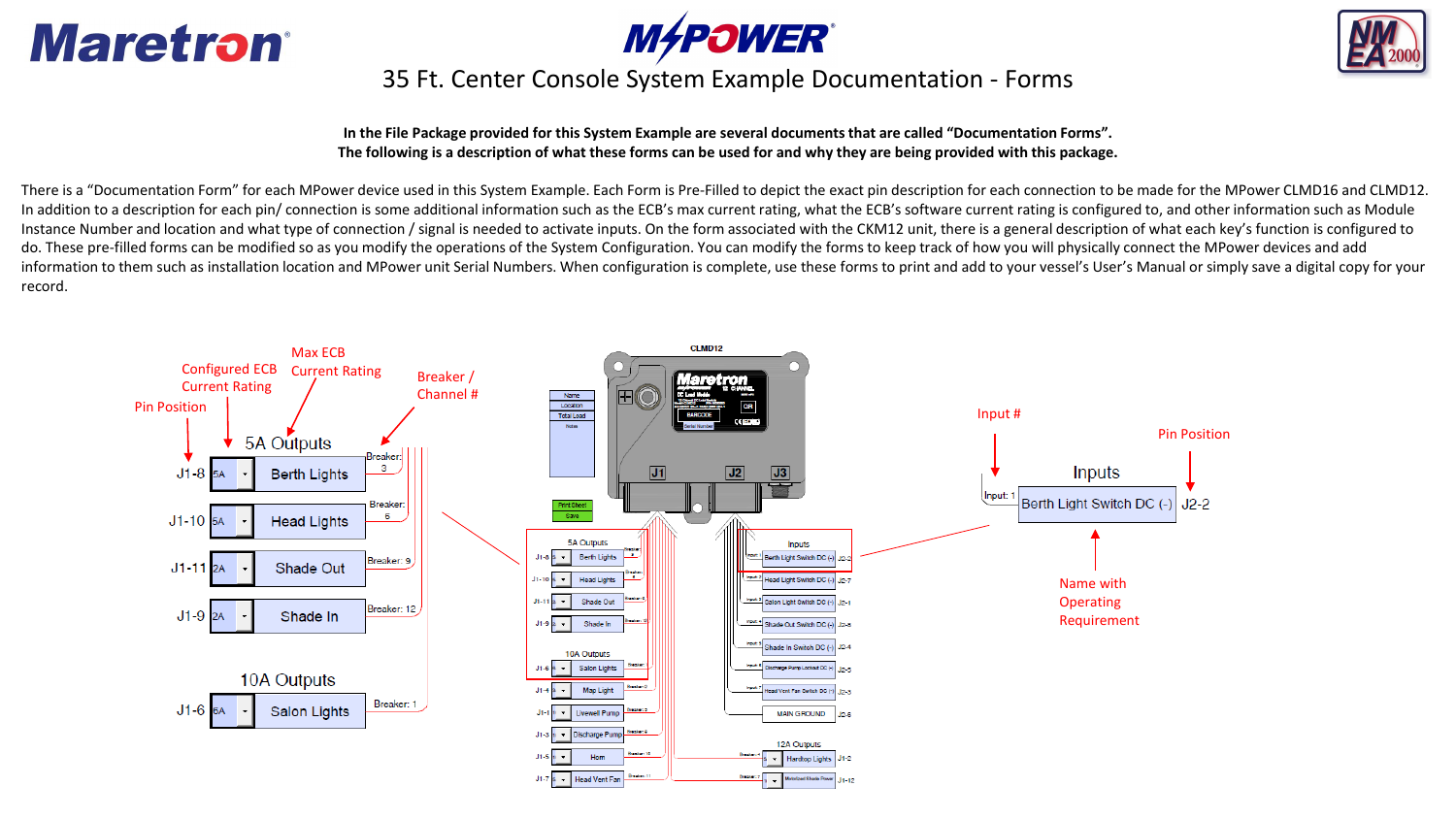



### 35 Ft. Center Console System Example - Displays



### **Compatible Garmin® MFD**

#### **Because of the risk to overwrite user configuration arrangement (known as the "System Profile"), a configuration file for these units are not provided**

Many Garmin MFDs are compatible to operate this system. For compatibility, the Garmin MFD software version must be v24.00 or higher. Below is a list of compatible devices and circuit arrangement information needed to setup Garmin MFDs with this system. For supplemental information on how to setup Garmin Screens with MPower please visit: [https://www.maretron.com/support/manuals/Garmin%20MFD\\_%20MPower%20Setup%20Guide%20Rev.1.0.pdf](https://www.maretron.com/support/manuals/Garmin%20MFD_%20MPower%20Setup%20Guide%20Rev.1.0.pdf)

Garmin Compatible Devices:

- GPSMAP 74xx/xsv series
- GPSMAP 76xx/xsv series
- GPSMAP 8xxx series
- GPSMAP 84xx series
- GPSMAP 86xx series
- GPSMAP 7x2 series
- GPSMAP 9x2 series
- GPSMAP 12x2 series
- GPSMAP 7x2 Plus series
- GPSMAP 9x2 Plus series
- GPSMAP 12x2 Plus series
- GPSMAP 7x3 series
- GPSMAP 9x3 series
- GPSMAP 12x3 series
- GPSMAP A12
- GPSMAP 10x2 series
- GPSMAP 12x2 series
- Volvo Penta Glass Cockpit 8xxx series
- Volvo Penta 76xx/xsv series
- Volvo Penta 86xx series
- Volvo Penta A series
- Volvo Penta B series
- EchoMAP UHD series (\*menu structure differs slightly from this document)
- EchoMAP Ultra series (\*menu structure differs slightly from this document)

Garmin MFD Switch Setup Information:

|           | Navigation Lights                         | Garmin Switch "899" | Style: Momentary |
|-----------|-------------------------------------------|---------------------|------------------|
| ٠         | Anchor Light                              | Garmin Switch "900" | Style: Momentary |
|           | Livewell Aerator                          | Garmin Switch "901" | Style: Toggle    |
|           | Courtesy Lights                           | Garmin Switch "902" | Style: Toggle    |
|           | Bilge / Service Lights                    | Garmin Switch "903" | Style: Toggle    |
|           | Fwd Bilge Pump                            | Garmin Switch "904" | Style: Toggle    |
|           | Aft Bilge Pump                            | Garmin Switch "905" | Style: Toggle    |
|           | High Water Bilge Pump Garmin Switch "906" |                     | Style: Toggle    |
|           | DC Refrigerator                           | Garmin Switch "909" | Style: Toggle    |
|           | Fresh Water Pump                          | Garmin Switch "910" | Style: Momentary |
| $\bullet$ | Raw Water Pump                            | Garmin Switch "911" | Style: Toggle    |
|           | E Toilet / Head                           | Garmin Switch "912" | Style: Momentary |
| ٠         | Salon Lights                              | Garmin Switch "925" | Style: Toggle    |
|           | Map Light                                 | Garmin Switch "926" | Style: Toggle    |
|           | <b>Berth Lights</b>                       | Garmin Switch "927" | Style: Toggle    |
|           | Hardtop Lights                            | Garmin Switch "928" | Style: Toggle    |
|           | Livewell Pump                             | Garmin Switch "929" | Style: Toggle    |
|           | <b>Head Lights</b>                        | Garmin Switch "930" | Style: Toggle    |
|           | Shade Power                               | Garmin Switch "931" | Style: Toggle    |
|           | Discharge Pump                            | Garmin Switch "932" | Style: Toggle    |
|           | Shade Out                                 | Garmin Switch "933" | Style: Momentary |
| ٠         | Horn                                      | Garmin Switch "934" | Style: Momentary |
|           | Head Vent Fan                             | Garmin Switch "935" | Style: Toggle    |
|           | Shade In                                  | Garmin Switch "936" | Style: Momentary |

Note: "Garmin Switch Numbers" are based on MPower device NMEA 2000® Instance number.

If the CLMD16 or CLMD12 device Instance has been changed from the configuration provided, the above provided "Garmin Switch Numbers" will be inaccurate.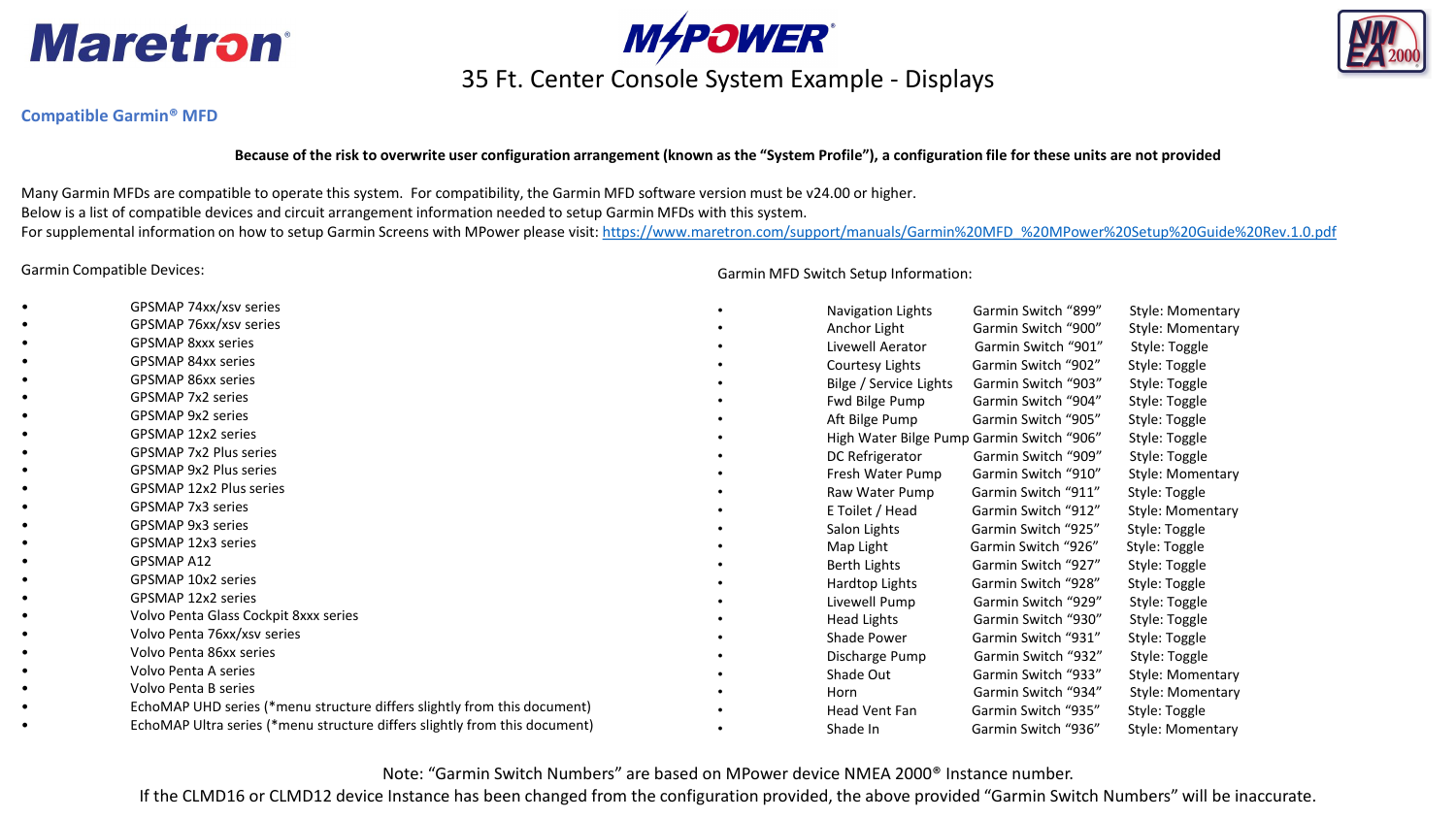

**Maretron TSM810C Display with N2KView®**





# **M&POWER**<br>35 Ft. Center Console System Example – Displays Continued

### **N2KView is a very versatile and customizable user interface capable of many things beyond just the control of this system. Because of variables your vessel may have and user desired unknowns, only a single generic N2KView page Configuration has been provided.**

**Screens Setup** 

Maretron's TSM810C or any device running Maretron N2KView® is compatible of operating this system. The TSM810C includes N2KView. To learn more about N2KView's features please visit: <https://www.maretron.com/products/N2KView.php>

The Following instruction will guide you how to load the provided N2KView "Page" configuration.



### Step 2: Press "Screens Setup"

### **Commands & Settings**

| <b>Alerts Setup</b>     | <b>BNWAS</b>         |  |  |  |  |
|-------------------------|----------------------|--|--|--|--|
| <b>Clean Screen</b>     | <b>Configuration</b> |  |  |  |  |
| <b>Power Management</b> | <b>Screens Setup</b> |  |  |  |  |
| <b>Shutdown</b>         | <b>Units Setup</b>   |  |  |  |  |
|                         |                      |  |  |  |  |
|                         |                      |  |  |  |  |

| Screens                                   |           |                                          |                                |                           |                 |                                                 |                                    |                                   |                                   |  |
|-------------------------------------------|-----------|------------------------------------------|--------------------------------|---------------------------|-----------------|-------------------------------------------------|------------------------------------|-----------------------------------|-----------------------------------|--|
| <b>HOME</b><br><b>Freshwater</b>          |           | <b>Move Screen Up</b>                    |                                |                           |                 |                                                 |                                    |                                   |                                   |  |
| <b>Fuel Management</b>                    |           | <b>Move Screen Down</b>                  | Import from File               |                           |                 |                                                 |                                    |                                   | ×                                 |  |
| <b>Battery Status</b><br><b>Engines</b>   |           | <b>Add New Screen</b>                    |                                |                           |                 | « 35Ft. CC System Example > Configuration Files | $\checkmark$<br>Ō                  | $\Omega$                          | <b>Search Configuration Files</b> |  |
| <b>AC Monitor</b>                         |           | <b>Edit Screen</b>                       | Organize $\blacktriangledown$  | New folder                |                 |                                                 |                                    |                                   | <b>BEE</b><br>$\bullet$<br>$\Box$ |  |
| <b>New Screen</b><br>35 ft System Example |           | <b>Remove Screen</b>                     | This PC<br>3D Objects          |                           | Name<br>Archive |                                                 | Date modified<br>5/11/2021 7:55 AM | Type<br><b>File folder</b>        | Size                              |  |
|                                           |           | <b>Export Screen</b>                     | $\Box$ Desktop                 |                           |                 | 35 ft System Example.nvs                        | 12/29/2013 1:50 PM                 | <b>NVS File</b>                   | 7 KB                              |  |
|                                           |           | <b>Import Screen</b>                     | Documents<br>Downloads         |                           |                 |                                                 |                                    |                                   |                                   |  |
|                                           |           |                                          | Music<br>Pictures              |                           |                 |                                                 |                                    |                                   |                                   |  |
|                                           |           |                                          | <b>图 Videos</b>                |                           |                 |                                                 |                                    |                                   |                                   |  |
|                                           |           |                                          | Windows (C:)                   |                           |                 |                                                 |                                    |                                   |                                   |  |
|                                           |           |                                          | USB Drive (D:)                 |                           |                 |                                                 |                                    |                                   |                                   |  |
|                                           |           |                                          |                                | $\checkmark$<br>$\langle$ |                 |                                                 |                                    |                                   |                                   |  |
|                                           |           |                                          |                                | File name:                |                 |                                                 |                                    | N2KView Favorite Screen (*.nvs) ~ |                                   |  |
|                                           |           |                                          |                                |                           |                 |                                                 |                                    | Open                              | Cancel                            |  |
| <b>N2KView Switch</b>                     | $\bullet$ | <b>Navigation Lights</b>                 | Style: Momentary               |                           |                 | Salon Lights                                    |                                    | Style: Toggle                     |                                   |  |
| Style Setup:                              |           | Anchor Light                             | Style: Momentary               |                           |                 | Map Light                                       |                                    | Style: Toggle                     |                                   |  |
|                                           |           | Livewell Aerator                         | Style: Toggle                  |                           |                 | <b>Berth Lights</b>                             |                                    | Style: Toggle                     |                                   |  |
|                                           |           | <b>Courtesy Lights</b>                   | Style: Toggle                  |                           |                 | Hardtop Lights                                  |                                    | Style: Toggle                     |                                   |  |
|                                           |           | Bilge / Service Lights                   | Style: Toggle                  |                           |                 | Livewell Pump                                   |                                    | Style: Toggle                     |                                   |  |
|                                           |           | Fwd Bilge Pump                           | Style: Toggle                  |                           |                 | <b>Head Lights</b>                              |                                    | Style: Toggle                     |                                   |  |
|                                           |           | Aft Bilge Pump                           | Style: Toggle                  |                           |                 | Shade Power                                     |                                    | Style: Toggle                     |                                   |  |
|                                           |           | High Water Bilge Pump<br>DC Refrigerator | Style: Toggle<br>Style: Toggle |                           |                 | Discharge Pump<br>Shade Out                     |                                    | Style: Toggle<br>Style: Momentary |                                   |  |
|                                           |           | Fresh Water Pump                         | Style: Momentary               |                           |                 | Horn                                            |                                    | Style: Momentary                  |                                   |  |
|                                           |           | Raw Water Pump                           | Style: Toggle                  |                           |                 | <b>Head Vent Fan</b>                            |                                    | Style: Toggle                     |                                   |  |
|                                           |           | E Toilet / Head                          | Style: Momentary               |                           |                 | Shade In                                        |                                    | Style: Momentary                  |                                   |  |
|                                           |           |                                          |                                |                           |                 |                                                 |                                    |                                   |                                   |  |

Step 3: Press "Import Screen" and load the provided ".nvs" file